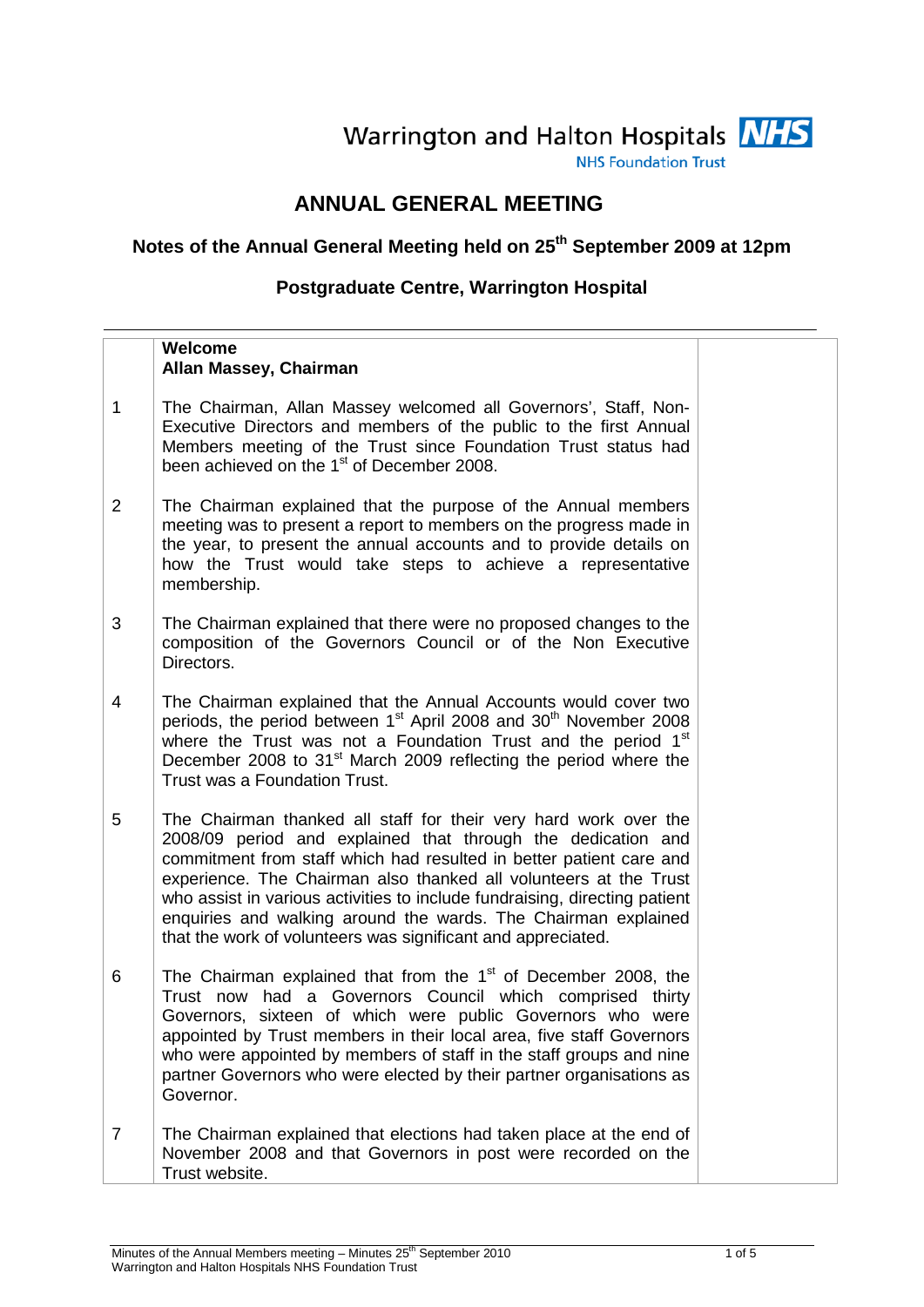| 8  | The Chairman asked Governors present at the meeting to introduce<br>themselves. The Chairman explained that should members wish to<br>contact their Governors, they can do so through the Trust website or<br>by contacting the Governors present at the meeting.                                                                                                          |  |
|----|----------------------------------------------------------------------------------------------------------------------------------------------------------------------------------------------------------------------------------------------------------------------------------------------------------------------------------------------------------------------------|--|
|    | <b>Chief Executives Report</b><br><b>Catherine Beardshaw, Chief Executive</b>                                                                                                                                                                                                                                                                                              |  |
| 9  | The Chief Executive provided a presentation to the meeting which<br>highlighted the challenges of the year, the Trust performance against<br>targets in the year, where investment had occurred and how quality<br>and safety was being improved at the Trust.                                                                                                             |  |
| 10 | The Chief Executive also provided details of how the Trust intended<br>to build upon the solid foundations and how the Trust intended to<br>build on the Trust membership.                                                                                                                                                                                                 |  |
| 11 | The Chief Executive explained that the presentation will be available<br>on the Trust website.                                                                                                                                                                                                                                                                             |  |
|    | <b>Financial Review</b><br>Jonathan Stephens, Director of Finance / Deputy Chief Executive                                                                                                                                                                                                                                                                                 |  |
| 12 | The Director of Finance explained that there were two sets of figures<br>available, one for the period between 1 <sup>st</sup> April 2008 and 30 <sup>th</sup><br>November 2008 where the Trust was not a Foundation Trust and the<br>period 1 <sup>st</sup> December 2008 to 31 <sup>st</sup> March 2009 reflecting the period<br>where the Trust was a Foundation Trust. |  |
| 13 | The Director of Finance explained that the accounts do not include<br>the Trust Charitable Funds as these are reported to the Charity<br>Commission.                                                                                                                                                                                                                       |  |
| 14 | The Director of Finance presented the headlines from the accounts<br>including the income and expenditure and surplus over the period.                                                                                                                                                                                                                                     |  |
| 15 | The Director of Finance also presented details of where the Trust<br>income had been received, how the Trust had spent the income, the<br>Trust performance against the plans submitted to Monitor (the<br>external Regulator) and details of the number of patients treated.                                                                                              |  |
| 16 | The Director of Finance explained that the Trust had considered and<br>developed financial plans for 2009/10 which included an income and<br>expenditure surplus of £3.8million, Capital investment of £6million<br>over the period and a planned financial risk rating of 4.                                                                                              |  |
| 17 | The Director of Finance explained that the presentation will be<br>available on the Trust website.                                                                                                                                                                                                                                                                         |  |
|    | <b>Auditors Report</b><br><b>Julian Farmer, Audit Commission</b>                                                                                                                                                                                                                                                                                                           |  |
| 18 | Julian Farmer, Audit Commission explained that the Audit<br>Commission were the Trust Auditors during the period and that had<br>audited the accounts for the two periods referred to by the Director of                                                                                                                                                                   |  |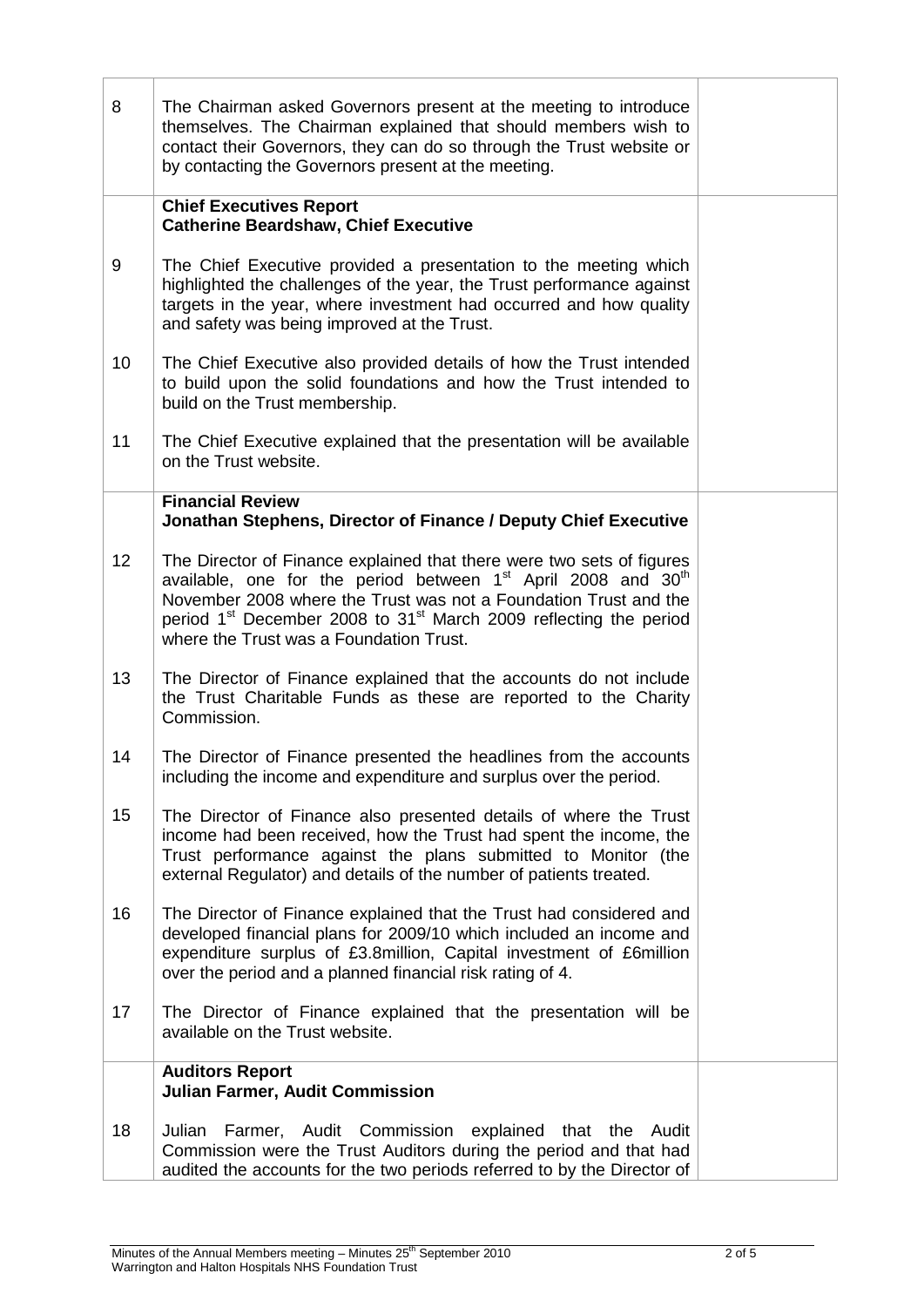|    | Finance.                                                                                                                                                                                                                                                                                                                                                                                          |  |
|----|---------------------------------------------------------------------------------------------------------------------------------------------------------------------------------------------------------------------------------------------------------------------------------------------------------------------------------------------------------------------------------------------------|--|
| 19 | Julian Farmer, Audit Commission explained that the Audit<br>Commission had provided an update to the Board and Governors on<br>the steps taken to audit the accounts and provided assurance on the<br>process undertaken.                                                                                                                                                                         |  |
| 20 | Julian Farmer, Audit Commission explained that as part of the audit,<br>no material errors had been identified above the threshold of<br>materiality and there were no indicators to suggest that the Trust was<br>not providing value for money.                                                                                                                                                 |  |
| 21 | Julian Farmer, Audit Commission explained that as Trust Auditors,<br>the Audit Commission have a number of formal powers to include the<br>power to report to Monitor regarding any illegality identified in the<br>accounts, there had been no reason identified which would have<br>provided an obligation to exercise the powers.                                                              |  |
|    | <b>Looking Forward Report</b><br><b>Catherine Beardshaw, Chief Executive</b>                                                                                                                                                                                                                                                                                                                      |  |
| 22 | The Chief Executive provided a presentation which detailed the Trust<br>plans for the 2009/10 period.                                                                                                                                                                                                                                                                                             |  |
| 23 | The plans included the steps to be taken to ensure that the Trust<br>maintained a continued emphasis on quality and safety, the plans in<br>place to ensure that the Trust can cope with the busiest periods, to<br>include details of the planning process being undertaken to test plans<br>should there be a flu pandemic and how the Trust is preparing for the<br>economic challenges ahead. |  |
| 24 | The Chief Executive also highlighted the steps to be taken to<br>strengthen the role of the Governors and the way Governors are<br>included within the governance structure of the Trust and how the<br>Trust will continue to meet the requirements of the regulators and the<br>public.                                                                                                         |  |
| 25 | The Chief Executive thanked all the staff, the Board and Directors,<br>the Governors and encouraged the membership to become involved<br>with shaping the future of the Trust through contact with the<br>Governors.                                                                                                                                                                              |  |
| 27 | The Chief Executive explained that the presentation will be available<br>on the Trust website.                                                                                                                                                                                                                                                                                                    |  |
|    | <b>Questions</b>                                                                                                                                                                                                                                                                                                                                                                                  |  |
| 28 | Value for money of the developments of the reception<br>area at Halton                                                                                                                                                                                                                                                                                                                            |  |
| 29 | Julian Farmer, Audit Commission explained that the Auditors do not<br>examine every transaction however, assured the meeting that had<br>any irregularity been identified that this would have effected the ability<br>to state that value for money had been achieved.                                                                                                                           |  |
| 30 | The Chief Executive explained that the reception area had been                                                                                                                                                                                                                                                                                                                                    |  |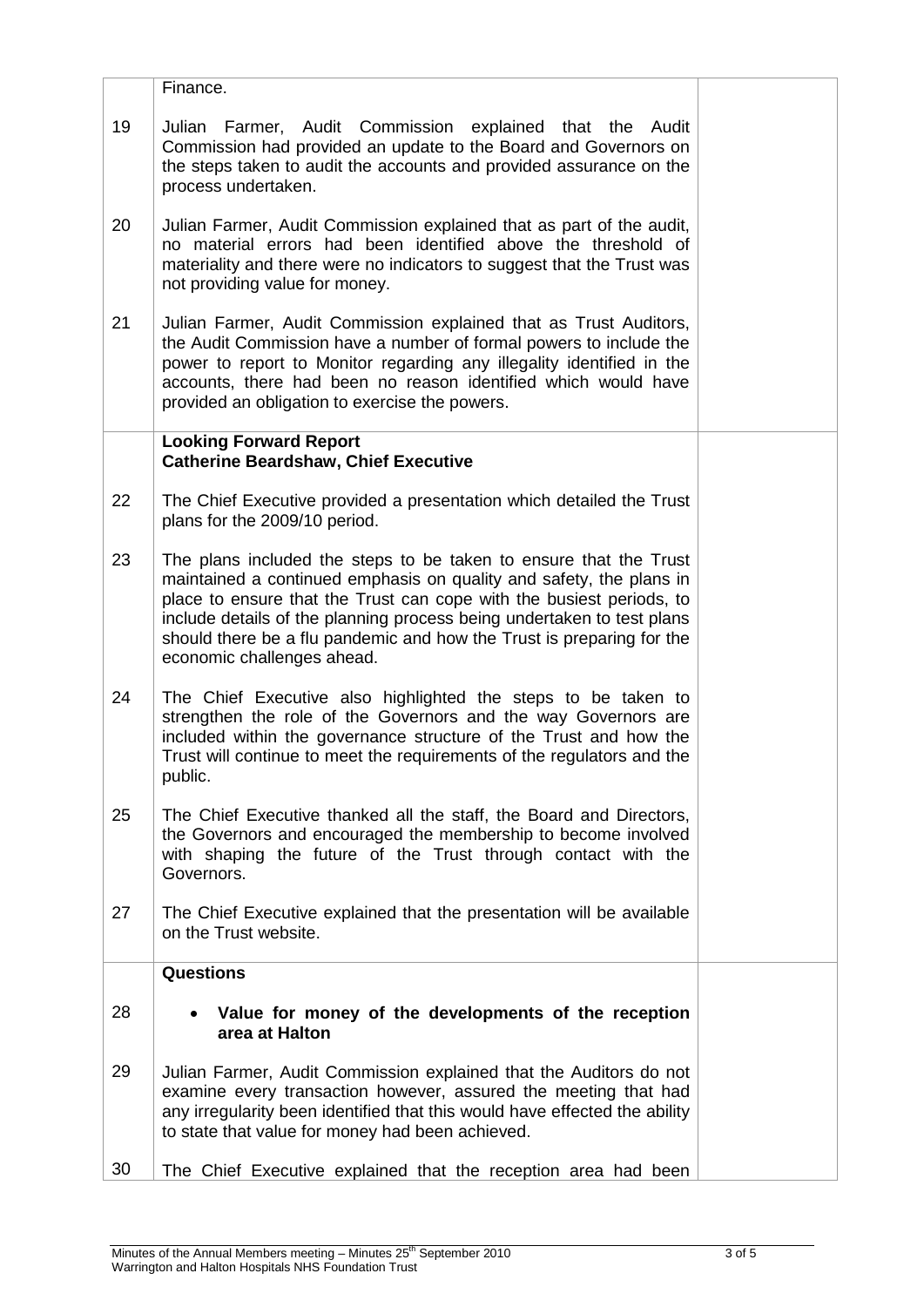|    | significantly improved and positive comments had been received from<br>both staff and patients.                                                                                                                                                                       |  |
|----|-----------------------------------------------------------------------------------------------------------------------------------------------------------------------------------------------------------------------------------------------------------------------|--|
| 31 | How the Foundation Trust status will effect the Trust                                                                                                                                                                                                                 |  |
| 32 | The Chief Executive explained that one of the benefits of Foundation<br>Trust status is that the Trust has increased financial freedoms. The<br>freedom to generate a surplus which can then be used to improve<br>services was a benefit of Foundation Trust status. |  |
| 33 | The Chief Executive explained that a further benefit was the increase<br>in local accountability through the introduction of the Governors<br>Council.                                                                                                                |  |
| 34 | How the Trust will improve quality<br>$\bullet$                                                                                                                                                                                                                       |  |
| 35 | The Chief Executive explained that the introduction of the Quality<br>Accounts would provide an opportunity for the Trust to detail plans in<br>the quality area to the Regulator.                                                                                    |  |
| 36 | Work would continue throughout the forthcoming year to ensure that<br>Governors are involved in ensuring that quality and safety is improved<br>and monitored.                                                                                                        |  |
| 37 | How the Trust will consider the workforce required to<br>deliver the quality improvements                                                                                                                                                                             |  |
| 38 | The Chief Executive explained that the Trust regularly reviews<br>workforce levels to ensure that this is appropriate for the size and<br>case mix of the Trust.                                                                                                      |  |
| 39 | The Chief Executive also explained that the Trust would also review<br>the design of the workforce to ensure that the right types of staff are<br>available to deliver the right care.                                                                                |  |
| 40 | How the Trust would work with the Ambulance service to<br>ensure that the Thrombolysis target is achieved                                                                                                                                                             |  |
| 41 | The Chief Executive confirmed that the Trust was working with the<br>NW Ambulance Service and the PCT to assist in the achievement of<br>the targets, this would continue.                                                                                            |  |
| 42 | Whether the Trust would reconsider the issue of charging<br>for the use of the shuttle bus between Halton and<br><b>Warrington sites</b>                                                                                                                              |  |
| 43 | The Chief Executive explained that the Trust Board would reconsider<br>this issue in light of requests from Halton residents.                                                                                                                                         |  |
|    | <b>Any Other Business</b>                                                                                                                                                                                                                                             |  |
| 44 | There being no further business, the meeting closed.                                                                                                                                                                                                                  |  |